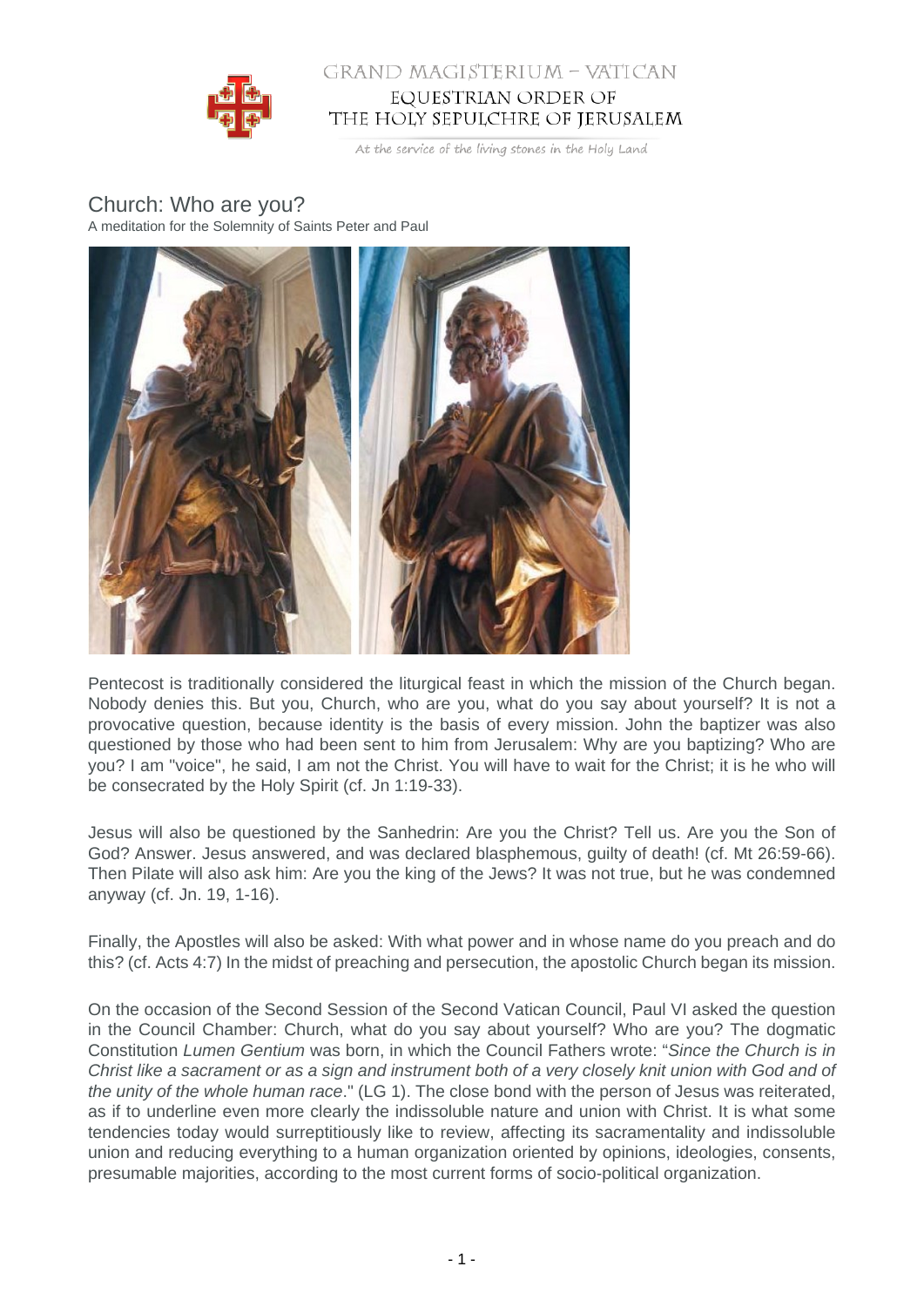The sacramentality of the Church is situated, in truth, in its most intimate and profound nature, that is, in its self-awareness, infused by Christ; this is why the Church can never be reduced to a simple human organization, much less a 'right' or 'left', for the preserve of 'conservatives' or 'progressives'. The Church, like Eve, is taken from the pierced side of Christ crucified. Existentially and ontologically, therefore, it draws its nature from the very nature of the incarnate Son of God: divine and human at the same time. The Church, therefore, the new Eve, is loved and 'adored' by her Bridegroom. Hosea glimpsed its beauty and sang this relationship in almost carnal terms.

Borrowing a happy expression from Benedict XVI (Jesus of Nazareth - from entering Jerusalem to the resurrection), we can also say that the Church is presence: gift and task. It is a "gift" as it is given to us, but we do not possess it; it is a "task" for the mission entrusted to it by Jesus. On the eve of the Council, John XXIII had indicated it Mater et Magistra (Mother and Teacher). As a 'bride', she is inextricably linked to him: she preserves her Bridegroom in faith and in her heart as a 'Eucharist', synthesis and summit of sanctifying relationship and eternal presence.

A fruitful motherhood involves a task: it is the generator of children in the grace of Baptism, it is regenerating in remission and forgiveness, it is consoling in illness, it is the dispenser of every blessing in marriage and in the priesthood.

John XXIII also wanted to indicate her as 'Teacher': not only, therefore, generating for 'Grace', but also for the 'Truth', which she is obliged to bring to all peoples and to the whole human race, according to the aforementioned expression of the Council. In this task, it becomes an instrument of peace and union, without ideological, political or military calculations, but in the humblest service of man in times of unrest, social changes and imbalances that violate dignity, freedom and the human person. Benedict XVI comments that it is precisely under the cross, that is, in the highest and most sublime moment of donation and love, the Church of the "pagans" began, going beyond the Jewish dimension; he added that, "beginning with the cross, the Lord gathers men for the new community of the universal Church. By virtue of the suffering Son they recognize the true God" (ib.).

If we repeat the question now: Church, who are you? Perhaps the answer may appear more evident: "I am gift and mission, mother and teacher". Any other say would be reductive and sometimes misleading.

Thinking of the sinner forgiven by Jesus in the house of Simon the Pharisee who scattered perfumed ointments and tears on the feet of the beloved Master, or of Mary of Bethany who thanked him with a similar gesture for her brother Lazarus brought back to life, or of Joseph of Arimathea who paid no attention to expenses to perfume, with conspicuous ointments, the Body of the Lord removed from the cross and ready to be entombed, we must in truth recognize that we actually need, and more than ever, to take care of this "Body", this "Bride" of Christ, of this "Mother" of ours, the Church, wounded by abject apathy, by incalculable violence, by mortifying criticisms, by attempts at manipulation, more or less hidden, and by weighty sorrows, especially when they occur at the hands of those who belonged to her.

However, one must be careful not to accept the twisted and moralistic reasoning of those who would always like to blame it for all the human miseries of their children; Jesus himself had dismissed the hypocritical reasoning of Judas, who lamented the waste of money in the purchase of ointments by those who - like Mary of Bethany - loved him. The Church must be loved! Of course, it is easier and more profitable to reprimand or criticize it!

It is essential for every child to love their mother, listen to her as a good teacher, welcome her as an incomparable gift (indeed it is only when she is lost, that her true value is appreciated!) and support her in the task entrusted to her to give Jesus and to bring to Jesus. To Peter, as to John for Mary, the